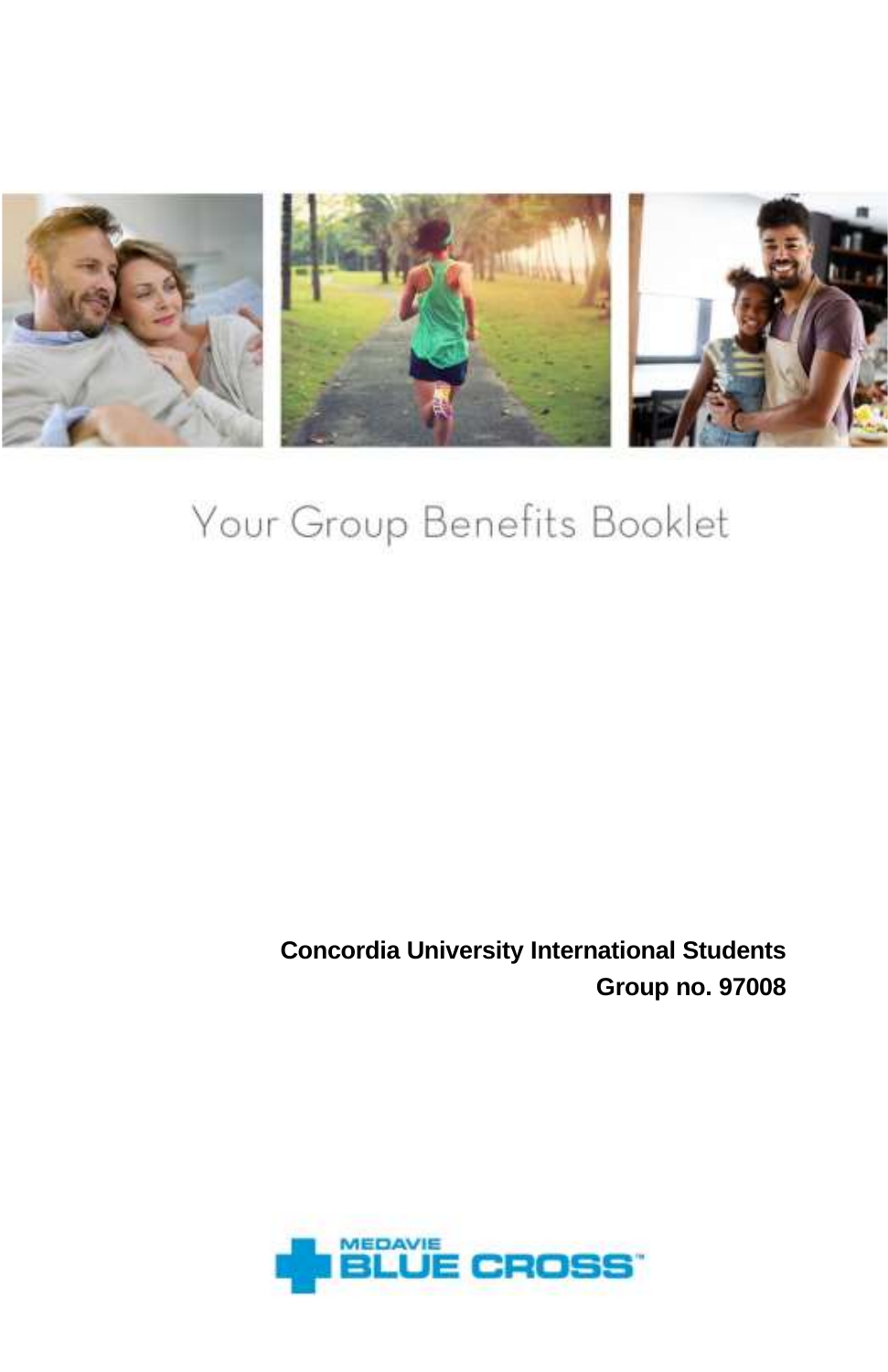# LIST OF BENEFITS

| INCONFIDENCE® - STUDENT ASSISTANCE PROGRAM  19 |  |  |  |
|------------------------------------------------|--|--|--|

# Updated Effective Date: September 1, 2021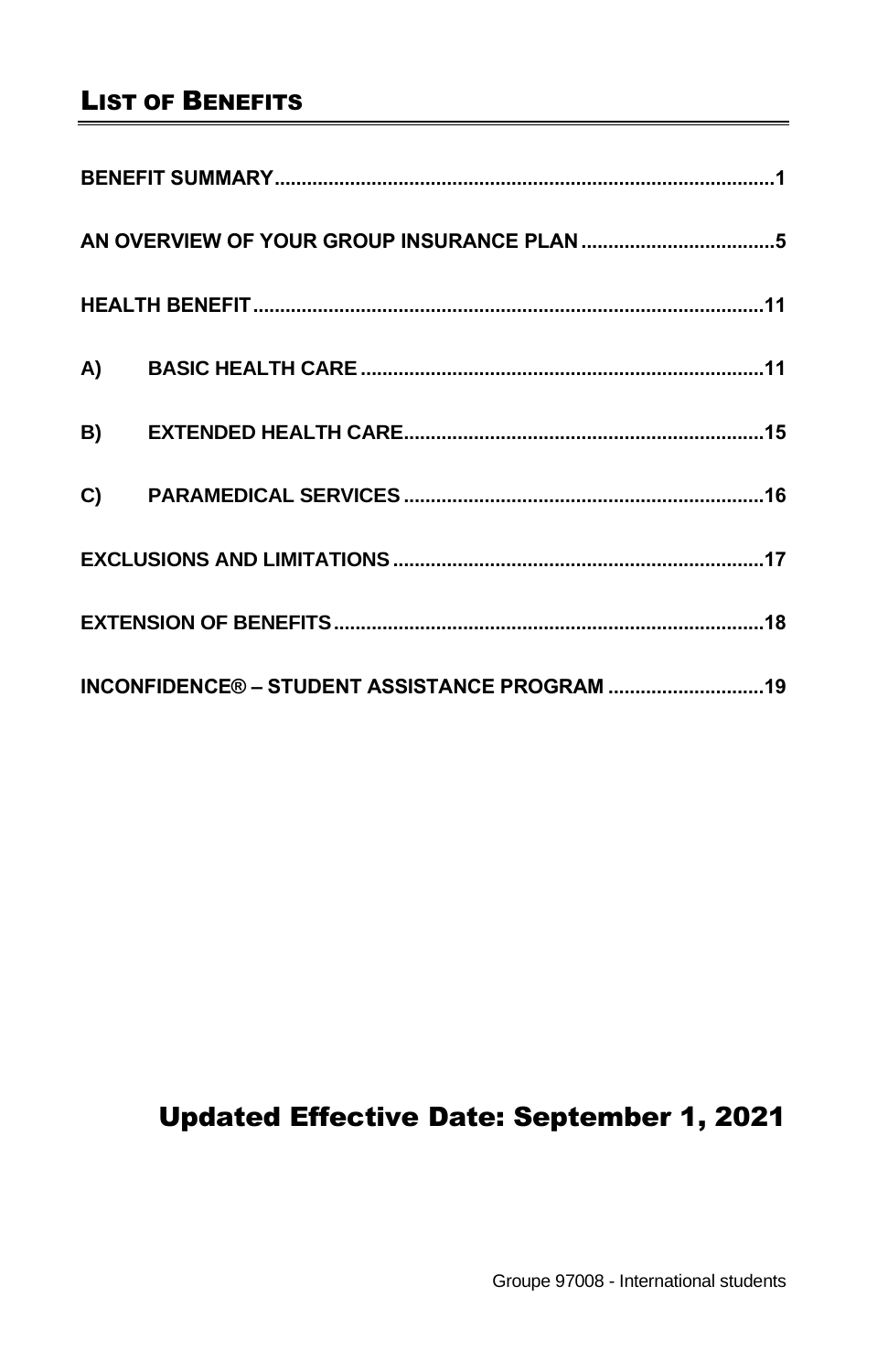# <span id="page-2-0"></span>BENEFIT SUMMARY

**This benefit summary must be read together with the benefit provisions that are described in the different sections of the booklet.**

# HEALTH BENEFIT

**Overall maximum reimbursement** 

**per lifetime \$1,500,000** 

# **BASIC HEALTH CARE**

**Important Notice** 

*Due to limitations in coverage, pre-authorization is always required for hospital confinement or surgery.*

*Unless otherwise stated, all benefit maximums indicated below are per benefit year.*

|                                             |                                    | <b>Maximum reimbursement</b>                                                                                    |
|---------------------------------------------|------------------------------------|-----------------------------------------------------------------------------------------------------------------|
| <b>Hospital charges</b>                     |                                    | the daily standard ward rate applied to Non-<br>Canadians hospitalized in a Canadian hospital                   |
|                                             |                                    | Maximum number of days per benefit year                                                                         |
|                                             | active care (illness or<br>injury) | unlimited                                                                                                       |
| $\bullet$                                   | psychiatric disorders              | 30 days                                                                                                         |
| ٠                                           | pregnancy                          | 2 days if natural birth - longer if complications                                                               |
|                                             | out-patient clinic                 | Unlimited                                                                                                       |
|                                             |                                    | <b>Maximum reimbursement</b>                                                                                    |
| <b>Prescription drugs</b><br>(regular list) |                                    | \$30,000* per benefit year<br>* (\$15,000 if related to a pre-existing condition)                               |
| <b>Medical evacuation</b>                   |                                    | \$15,000                                                                                                        |
| <b>Physician's fees</b>                     |                                    | up to 3 times the amount specified in the current<br>Schedule of Fees of the RAMO                               |
| <b>Psychiatrist</b>                         |                                    | up to 3 times the amount specified in the current<br>Schedule of Fees of the RAMQ, maximum<br>\$12,500 per year |
| <b>Abortion</b>                             |                                    | up to 3 times the amount specified in the current<br>Schedule of Fees of the RAMO                               |
| Dental care in hospital                     |                                    | \$250                                                                                                           |
| <b>Mammary prostheses</b>                   |                                    | \$200 per breast                                                                                                |
| <b>Repatriation</b>                         |                                    | \$10,000                                                                                                        |
| <b>Cremation or burial</b>                  |                                    | \$5,000                                                                                                         |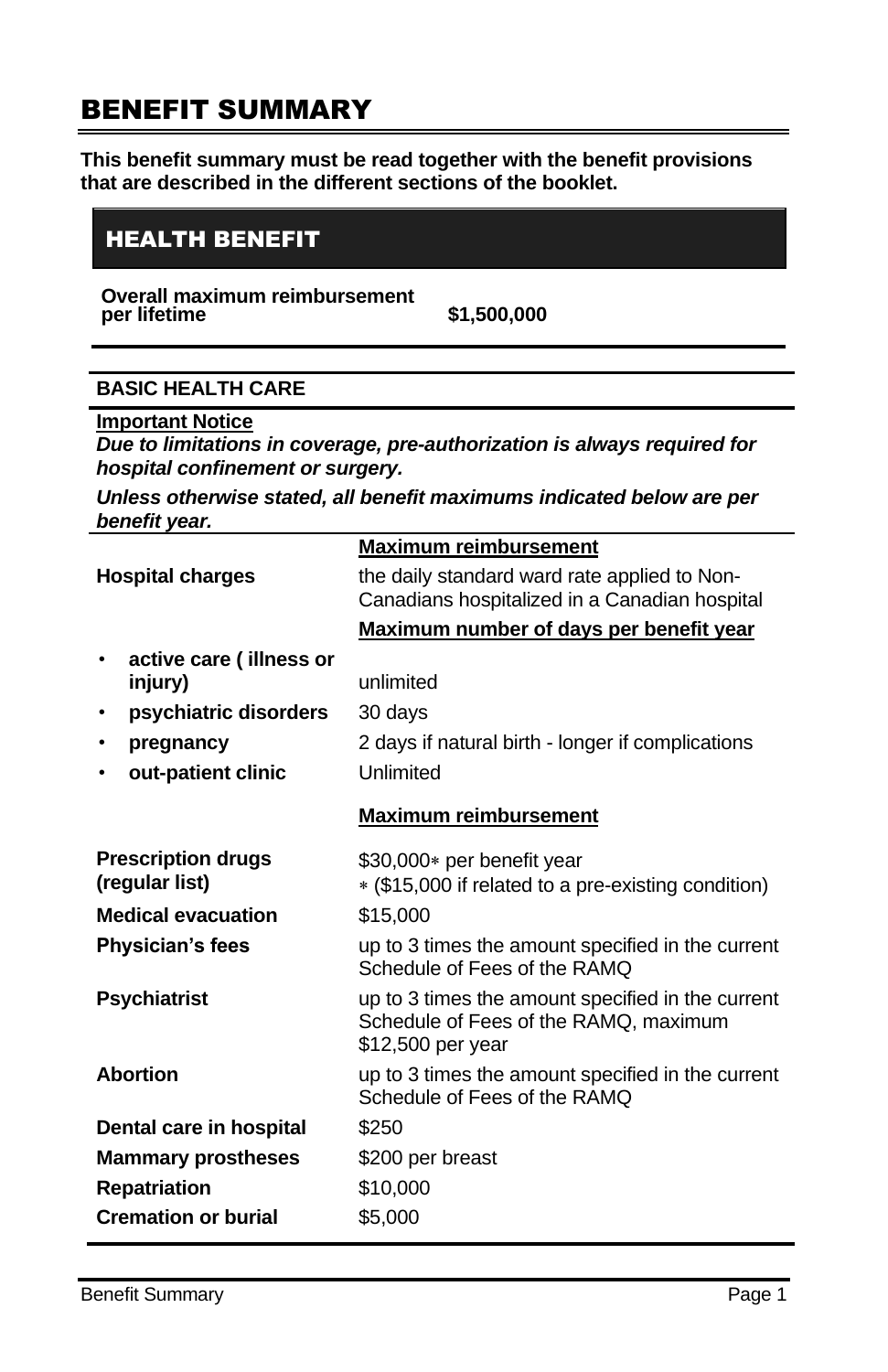# HEALTH BENEFIT (cont'd)

#### *Benefits payable under Extended Health Care are further limited to a maximum reimbursement of \$10,000 per benefit year, combined with Paramedical Services.*

# **EXTENDED HEALTH CARE**

#### **Important Notice**  *Unless otherwise stated, all benefit maximums indicated below are per benefit year.*

|                                                       | <b>Maximum reimbursement</b>                                                                                                       |
|-------------------------------------------------------|------------------------------------------------------------------------------------------------------------------------------------|
| <b>Convalescent care</b>                              | the daily standard ward rate applied to Non-<br>Canadians confined in a Canadian convalescent<br>care facility                     |
|                                                       | <u>Maximum number of days per benefit year</u>                                                                                     |
| • convalescent care<br>following illness or<br>injury | 60 days                                                                                                                            |
| • psychiatric disorders                               | 30 days                                                                                                                            |
|                                                       | <b>Maximum reimbursement</b>                                                                                                       |
|                                                       |                                                                                                                                    |
| Ambulance service                                     | unlimited                                                                                                                          |
| <b>Nursing care</b>                                   | \$5,000                                                                                                                            |
| <b>Diagnostic tests</b>                               | up to 3 times the amount specified in the current<br>Schedule of Fees of the RAMO<br>(See text of booklet for additional details). |
| Eye examination                                       | \$35 per 24 consecutive months                                                                                                     |
| Intrauterine device (IUD)                             | unlimited                                                                                                                          |
| <b>Accidental dental</b>                              | \$2,000                                                                                                                            |
| <b>Medical equipment</b>                              | see text of booklet for details                                                                                                    |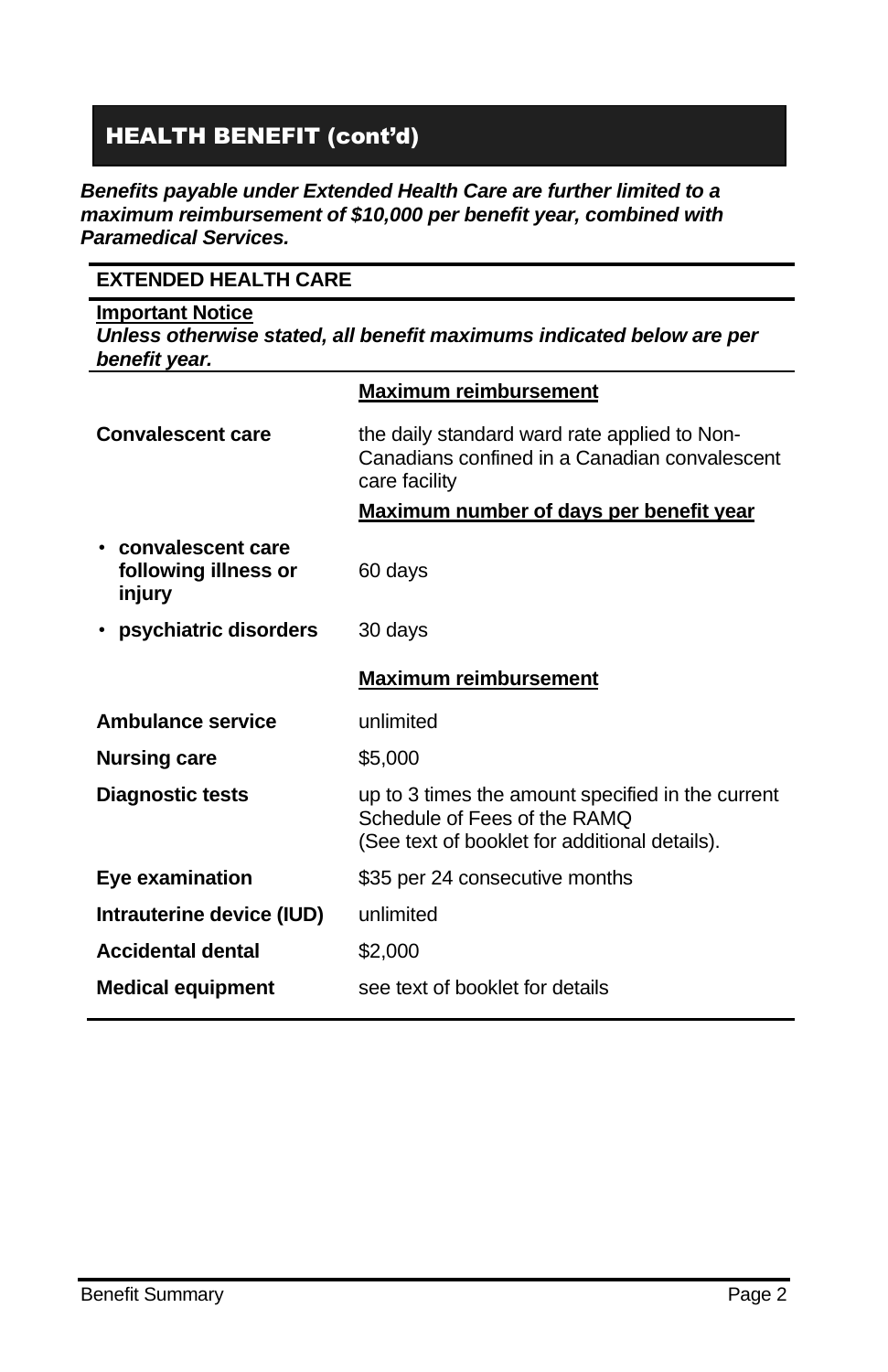# HEALTH BENEFIT (cont'd)

*Benefits payable under Paramedical Services are further limited to a maximum reimbursement of \$10,000 per benefit year, combined with Extended Health Care.*

# **PARAMEDICAL SERVICES**

#### **Important Notice**

*The following paramedical practitioners must be duly qualified, operating within their recognized field and be members in good standing of their professional association.*

|                                                                                                                                | <b>Maximum reimbursement</b>                                                                                                     |
|--------------------------------------------------------------------------------------------------------------------------------|----------------------------------------------------------------------------------------------------------------------------------|
| Athletic therapist, osteopath,<br>physiotherapist, chiropractor,<br>podiatrist, audiologist, dietician and<br>speech therapist | \$50 per visit<br>one x-ray examination per specialty<br>-<br>per benefit year<br>- overall maximum of \$750 per<br>benefit year |
| <b>Psychologist and psychotherapist</b>                                                                                        | overall maximum of \$500 per benefit<br>year                                                                                     |

# **Concordia Health Services (open Monday to Friday)** https://www.concordia.ca/students/health.html

#### **Sir George Williams Campus**

Guy-Metro Building 1550 De Maisonneuve W. Room GM 200 514-848-2424 ext. 3565

#### **Loyola Campus**

Administration Building 7141 Sherbrooke St. W., Room AD 131 514-848-2424 ext. 3575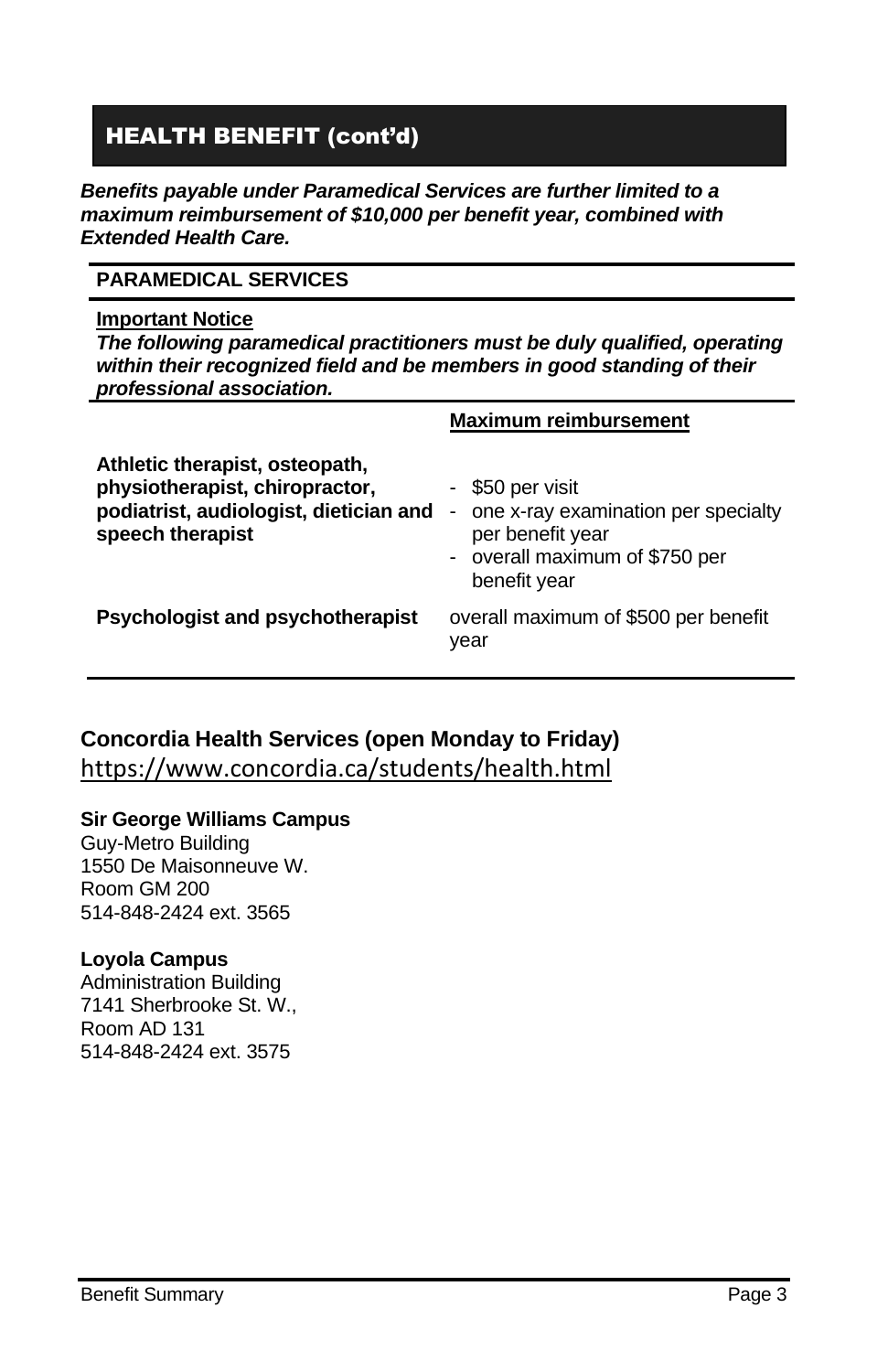**inConfidence®**

**Refer to the** *inConfidence®* **provisions for a detailed description.**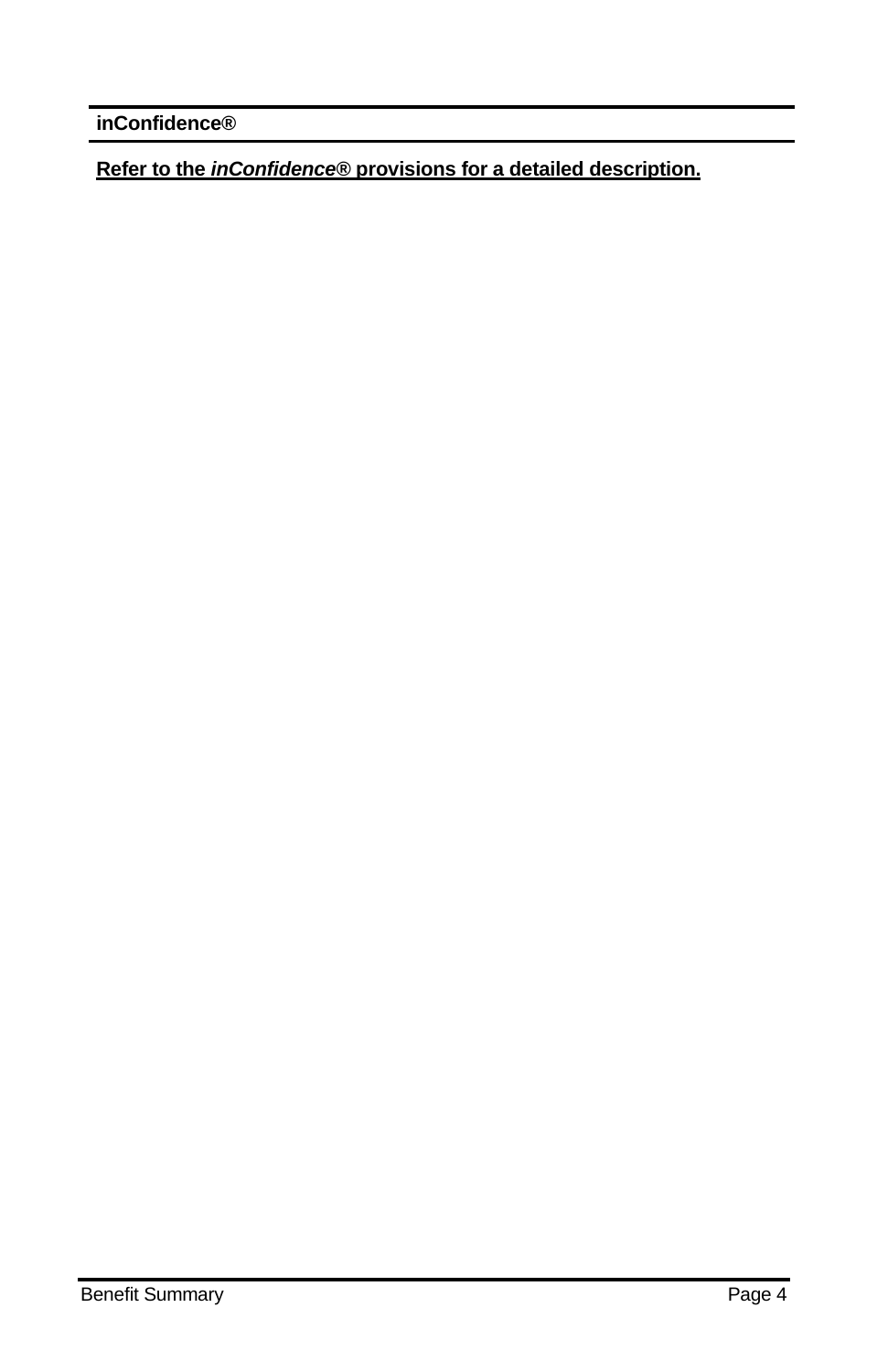# <span id="page-6-0"></span>An overview of your group insurance plan

A group health insurance plan for International students has been made available to you by Concordia University. This program is offered to you through Medavie Inc.

This booklet summarizes in a simplified form the provisions of the policy. It provides you with a description of the benefits to which you are entitled under the Plan, and with an explanation of the rules regarding eligibility and the procedures to follow when submitting a claim. It is based on the official texts of the insurance policy governing the plan.

It contains valuable information and should answer most of your questions. We encourage you to read it carefully and to keep it handy for future reference. Remember to carry your insurance card with you at all times.

Finally, please note that the masculine gender has been used indiscriminately throughout this document in order to facilitate its reading.

# Who can enrol in the Plan?

You are eligible and must participate in the plan if you meet the following conditions:

- you are not a Canadian citizen or a permanent resident, or
- you are a Canadian citizen or a permanent resident and you are not entitled to benefits under a provincial health insurance program. (1)

Moreover, you are eligible for insurance if:

- you are a student who was de-registered for immigration reasons, but only until the end of the semester in which the de-registration took place;
- you are a student who graduated but only until the end of the semester of the subsequent convocation ceremony;
- you are a visiting researcher;
- you are a student who was registered during a preceding academic term.

 $<sup>(1)</sup>$  A medical form needs to be completed if you have been in Canada for more</sup> than one month.

# Who pays for my coverage?

The cost of your coverage is entirely at your charge.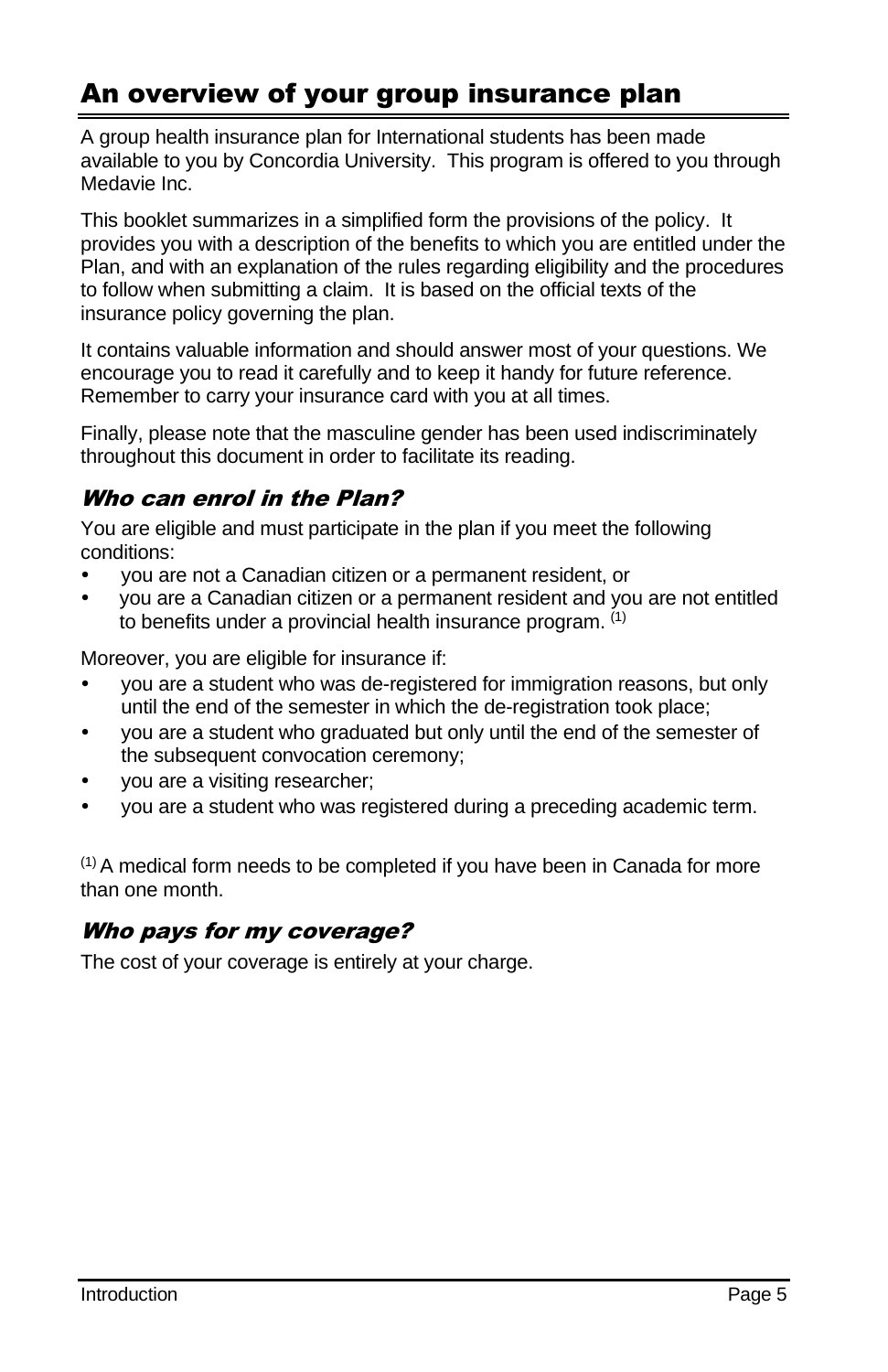# When does my coverage become effective?

Your coverage becomes effective at the latest of the following dates:

- on September 1, for the Fall Semester;
- on January 1, for the Winter Semester;
- on May 1 for the Summer Semester;
- the date you arrive in Canada.

However, under certain circumstances and upon special request, coverage for a student who arrives in Canada prior to the start of classes (maximum one month) may begin on the date of his arrival to Canada.

# What if I am covered by more than one benefit plan

You may be entitled to compensation for medical expenses under another group insurance such as the Société de l'assurance automobile du Québec (SAAQ), or the Act respecting assistance for victims of crime and similar programs.

If expenses are incurred for medical services of the same nature as those covered under the Health Benefit (Basic and Extended Health Care and Paramedical Services), the amount of compensation you receive from such other coverage will be deducted from the eligible expenses you may submit according to the provisions of this Insurance Plan. This is called coordination of benefits.

Make sure to declare the existence of other coverage by indicating yes or no on the claim form in the appropriate section.

# **Currency**

All insured amounts payable under the policy are expressed in Canadian dollars.

# Are pre-existing conditions covered?

As specified in the Health Benefit, a limitation or exclusion of benefits may apply to expenses incurred directly or indirectly as a result of a «pre-existing condition».

A «pre-existing condition» is defined as an injury, illness or pregnancy (except for asthma, diabetes and epilepsy) for which the Participant has already been hospitalized or has received medical care in the six month-period preceding the effective date of the Participant's coverage.

However, the "pre-existing condition" provision will not apply

- to expenses incurred more than 12 months after the present coverage has begun, or
- if this plan replaces a similar coverage the student had with a group insurance plan offered by a recognised Canadian educational institution for a period of 12 consecutive months immediately prior to the present coverage.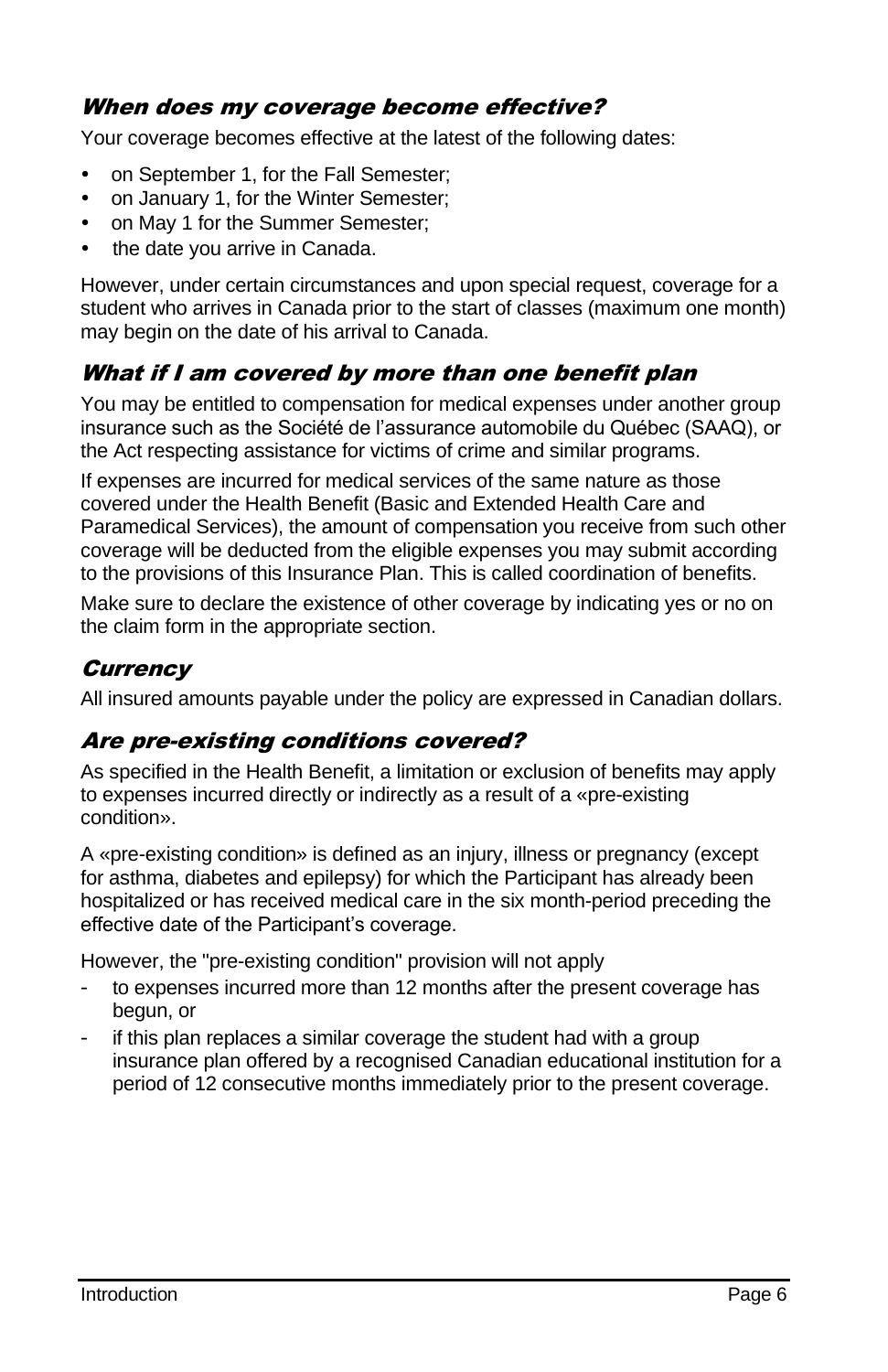# When does my coverage end?

You automatically stop being covered at the earliest of the following circumstances:

- the date you cease to qualify as a student as defined herein;
- on August 31 of any given benefit year;
- the end of the period for which premiums have been paid to the Insurer for your coverage;
- the date you present proof of coverage under the Canadian federal or provincial government plans;
- the date you are medically evacuated to your country of origin by the Insurer;
- the date you leave Canada on a permanent basis.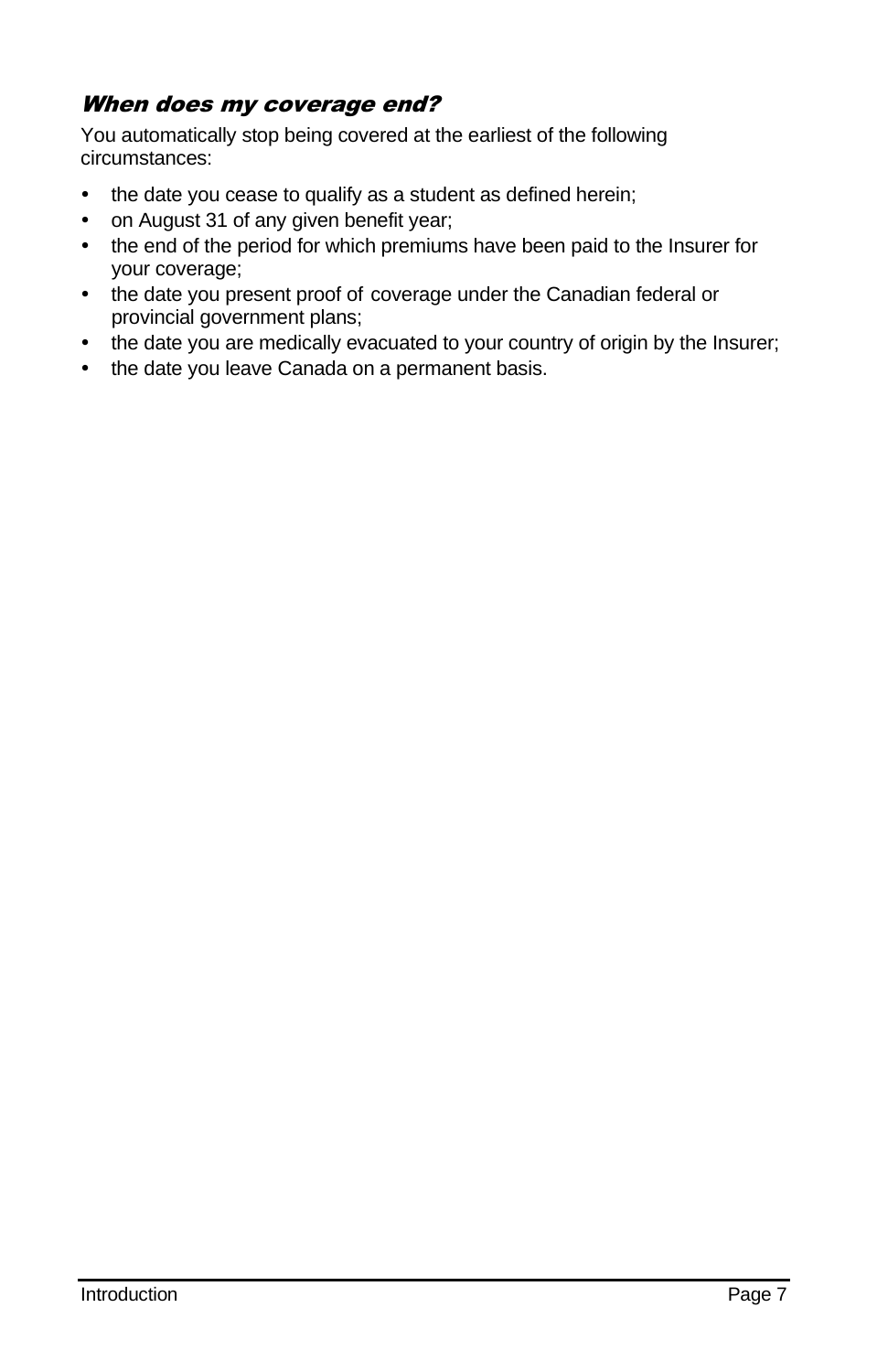# **DEFINITIONS**

**Accident** means a sudden, fortuitous and unforeseeable event inflicting directly and independently of all other causes, bodily injuries certified by a physician and due exclusively to an external cause of a violent nature.

**Active care** means preventive care, medical diagnosis and treatment (including surgery) provided for acute illnesses. It does not include convalescent care and physical or mental rehabilitation.

**Benefit year** means the period going from September 1 to August 31 of the next year.

**Convalescent care facility** means an institution licensed and operating under any federal or provincial act that provides 24 hour nursing care services, requires that every patient be under the direct care of a physician and is not primarily operated as a maternity home, nursing home, home for the aged, blind, deaf, mentally ill or for the care and treatment of drug and alcohol addictions or providing custodial care.

**Hospital** means an institution recognized as such by the Law, which mainly assumes the function of treating injured or ill persons, is equipped with installations permitting diagnosis assessment as well as the execution of major surgical operations, and which permanently provides for the services of authorized physicians and nurses.

The term « hospital » does not include anti-tuberculosis hospitals, sanatariums, home for the elderly, convalescent homes, retirement homes, spas, clinics or other establishments or parts of establishments engaged in providing custodial care or treatment for alcoholics and drug addicts.

**Illness** means a deterioration of health or bodily disorder diagnosed by a physician, which requires regular, continuous and curative care. Such medical care must be in accordance with the generally accepted standards of medical practice.

**In-patient** means a patient who is hospitalized for a period of 24 hours or more if this has been ordered by a physician.

#### **Insurer** means **Medavie Inc.**

**Interchangeable Drug: An Eligible Drug that can be substituted for another Eligible Drug as both drugs:**

- **are considered pharmaceutical equivalents by Health Canada;**
- **contain the same active ingredients; and**
- **are administered in the same way.**

**International student** (also called student in this booklet) means any person attending Concordia University whether for courses or research and whether or not a candidate for a degree, diploma, or certificate as a full-time, part-time, or exchange student.

**Medically necessary** means treatments, services or equipment eligible under the Régie de l'assurance maladie du Québec (RAMQ) and recognized by the Insurer as effective, appropriate and required for diagnosis, care or treatment of a specific medical condition, illness or accident.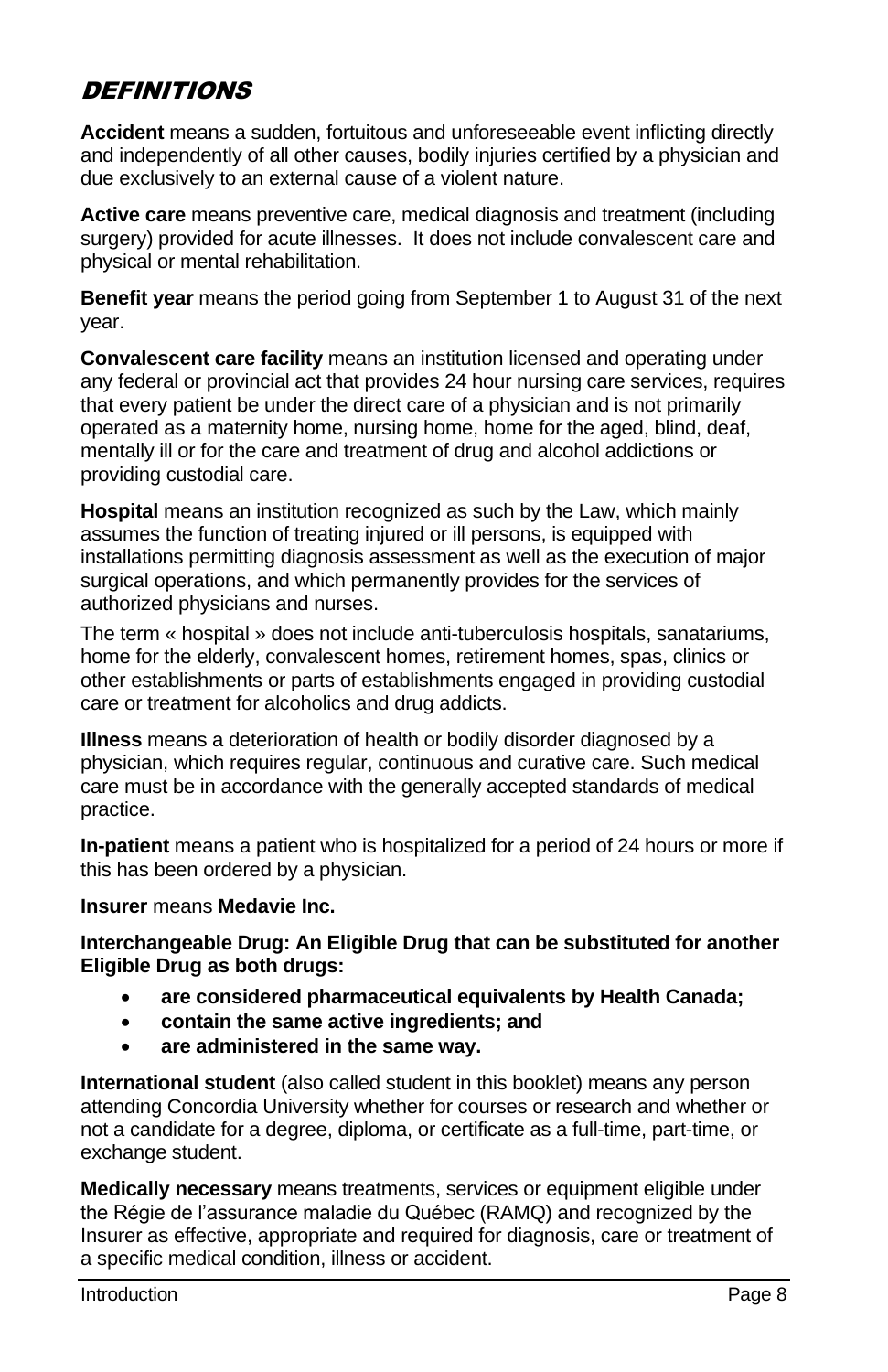**Out-patient** means a patient who is receiving care in a hospital, but not as an inpatient.

**Participant** means you.

**Physician** means a medical doctor (M.D.) legally authorized to practice medicine in the area where the medical services are provided. In all instances, a person may not be a relative of the Participant to be considered a physician for the purposes of this policy, nor reside with him.

**Pregnancy** means pregnancy, childbirth, miscarriage, abortion and conditions which result directly or indirectly from any of these.

**Reasonable and customary charges** means charges which are usually made in absence of this or any similar coverage, for a specific type or care, service or supply, based on representative fees and prices for foreign students in a geographic area in which the charges were incurred, as evaluated by the Insurer.

# How do I file a claim?

#### Basic Care (hospitalization)

Pre-authorization must be obtained from the Insurer. If you are hospitalized, simply show your insurance card at the time you are being admitted. The claim will be forwarded to our office by the hospital.

#### Basic and Extended Health Care (other health benefits excluding hospitalization) and Paramedical services

Payment will be made to you or to the provider of services, if you so request.

Claim form must be completed and forwarded to the Insurer together with the original invoices or receipts. Charges should be itemized by service received, stating the appropriate Régie de l'assurance maladie du Québec (RAMQ) code, rather than presented as a total amount.

Please make sure to indicate the following information on the claim form:

- your name
- your contract number: 97008
- your card number (student ID number)
- the date the services were rendered to you
- the nature of the service performed (your physician should indicate the appropriate RAMQ codes)
- for prescription drugs:
	- the date of purchase
	- physician's name
	- type of medication
	- prescription number.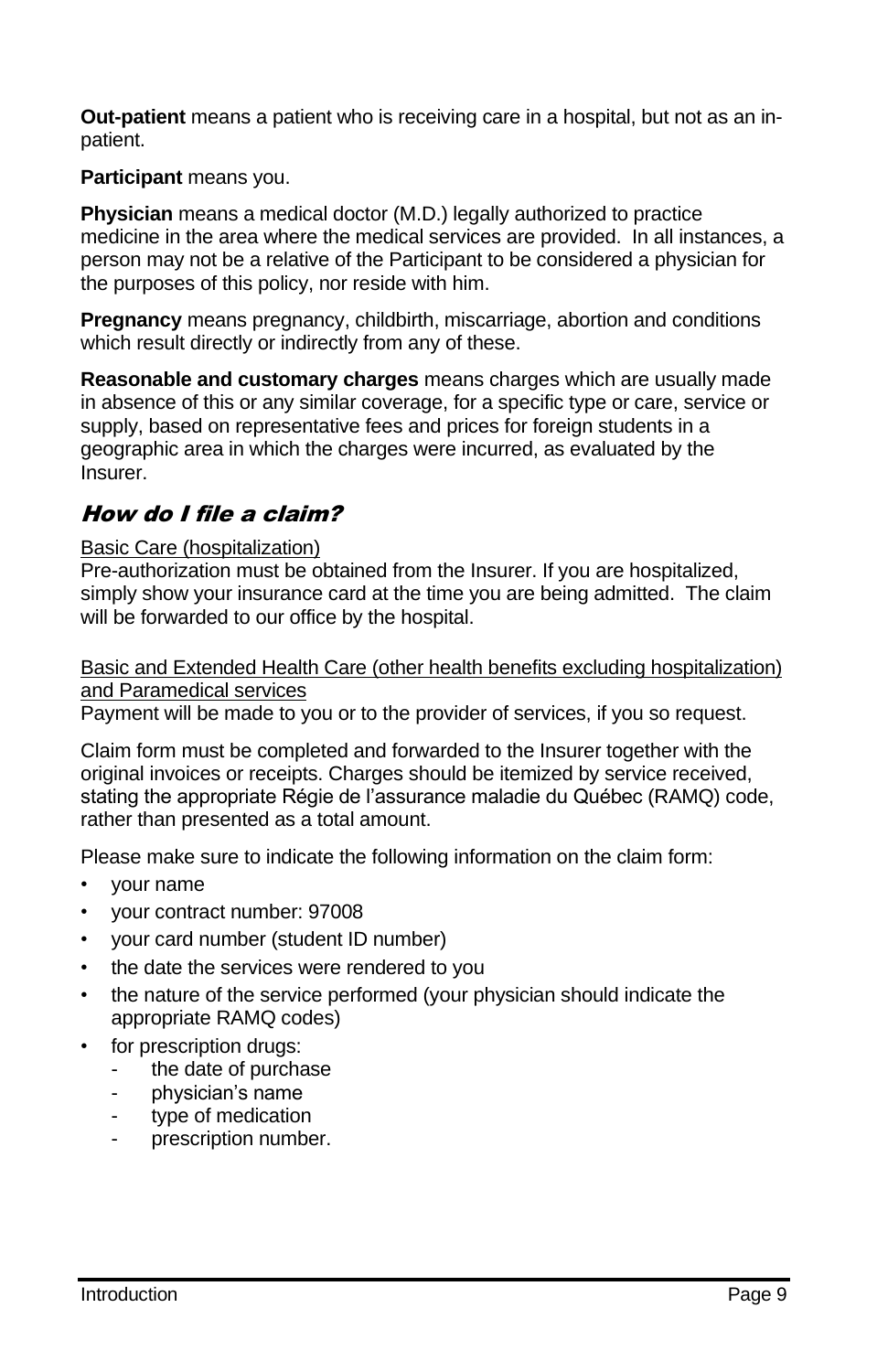#### **The claim must be filed with the Insurer within 180 days following termination of each benefit year.**

Medavie Blue Cross Group Benefits Postal Box 3300, Station B Montreal (Quebec) H3B 4Y5

Payments are made in Canadian funds according to the current Provincial Schedule of Fees.

Claim payments are processed within 2 to 3 weeks. If you did not receive your cheque after that delay, contact Medavie Blue Cross Customer Service at the number indicated below.

#### **Mobile App**

Submit your claims through the Medavie Mobile app and have your reimbursement deposited directly to your bank account.

Visit **www.medavie.bluecross.ca/app** for more information or to download the app.

**FOR ADDITIONAL INFORMATION REGARDING YOUR INSURANCE PLAN, SIMPLY CALL THE MEDAVIE BLUE CROSS CUSTOMER SERVICE AT THE FOLLOWING NUMBERS:**

**1-888-588-1212 514-286-8430**

# Who has access to your confidential information?

The personal information transmitted to us will be kept in your Medavie Inc. insurance file. This information will be used only in the processing of your claims. Only duly authorized employees and representatives of the Insurer will have access to this information in the course of the Insurer's current business practices.

Upon a 30-day written notice, you will be entitled to access the information contained in your file and, if necessary, request that it be corrected, according to the provisions of the *Act respecting the protection of personal information in the private sector*.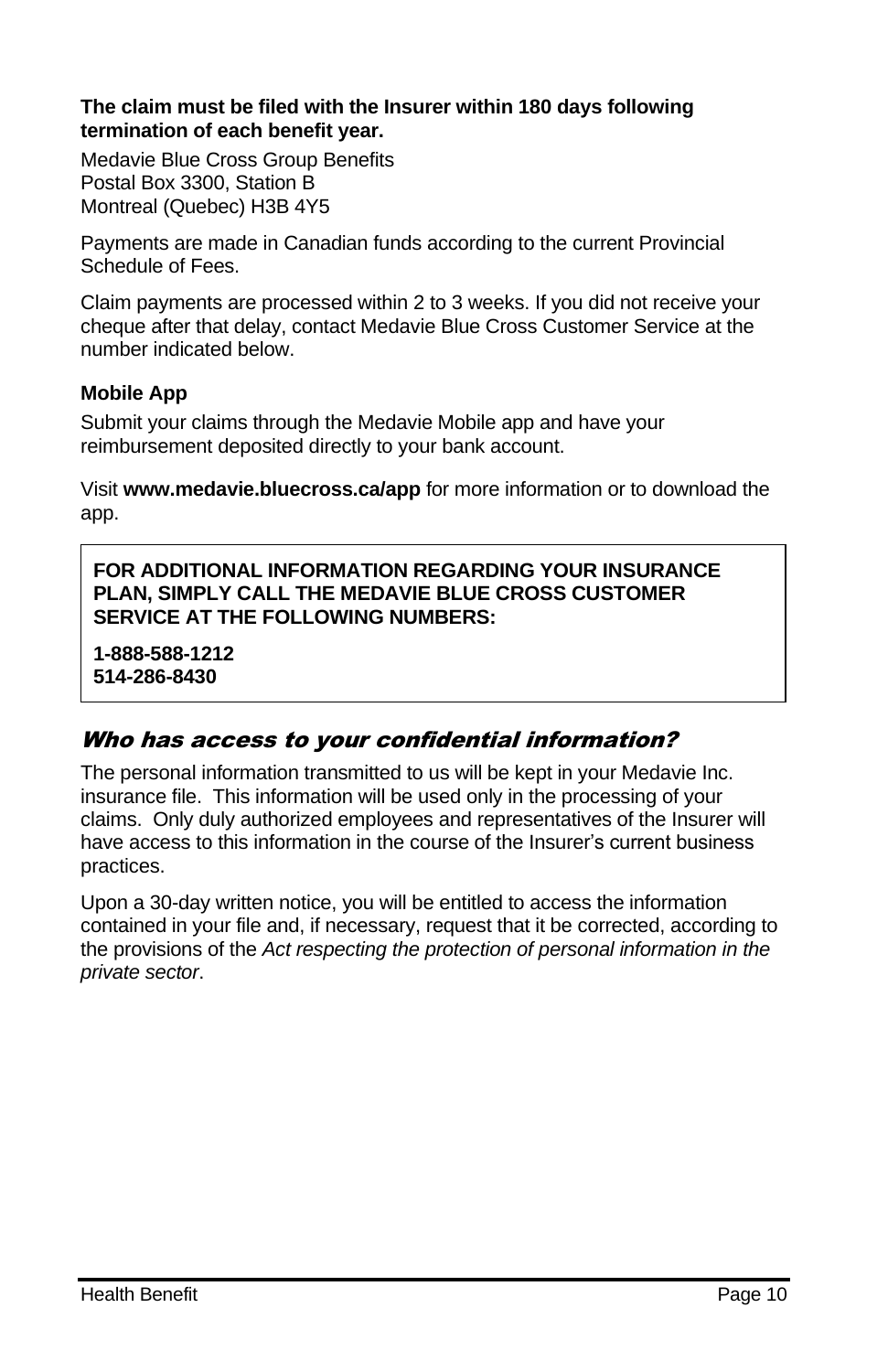# <span id="page-12-0"></span>Health Benefit

This insurance benefit covers expenses incurred by you as the result of an illness, a pregnancy or an accident, **subject to a maximum lifetime reimbursement of \$1,500,000 for all services combined**. *The eligible expenses listed herein must be incurred in Canada*.

#### *Unless otherwise indicated, the benefit maximums specified in paragraphs A), B), and C) below are per benefit year.*

# <span id="page-12-1"></span>**A) BASIC HEALTH CARE**

Upon receiving proof of claim satisfying the Insurer that, while insured hereunder, you incurred eligible expenses that were medically necessary, the Insurer will reimburse such expenses subject to the maximum specified for each benefit in the current Provincial Schedule of Fees of the *Régie de l'assurance maladie du Québec (RAMQ)*.

#### **1) Hospital charges**

#### *Pre-authorization for hospital confinement or surgery*

Due to limitations in coverage, pre-authorization is always required for hospital confinement or surgery. The necessary forms are available at the International Students Office of Concordia University and must be completed by the attending physician. They are then submitted to the Insurer for verification. A reply from the Insurer will be provided within five working days.

#### **a) Hospitalization**

The benefit is equal to the highest daily standard ward rate applied to Non-Canadians hospitalized in a Canadian hospital.

- Room and board as well reasonable and customary services and supplies necessary during confinement in active care as a resident in-patient.
- For psychiatric disorders, the maximum hospital confinement is limited to 30 days.
- For pregnancy: the pregnancy must begin during the policy period or within one month prior to the effective date of the policy (except if this plan replaces a similar coverage you had with a group insurance plan offered by a recognised Canadian educational institution for a period of 12 consecutive months immediately prior to the present coverage) - the maximum hospital confinement is limited to two days in the event of a natural birth (a longer period may apply if there are complications).

#### **b) Out-patient clinic or emergency ward**

Expenses incurred in a hospital outpatient clinic or emergency ward.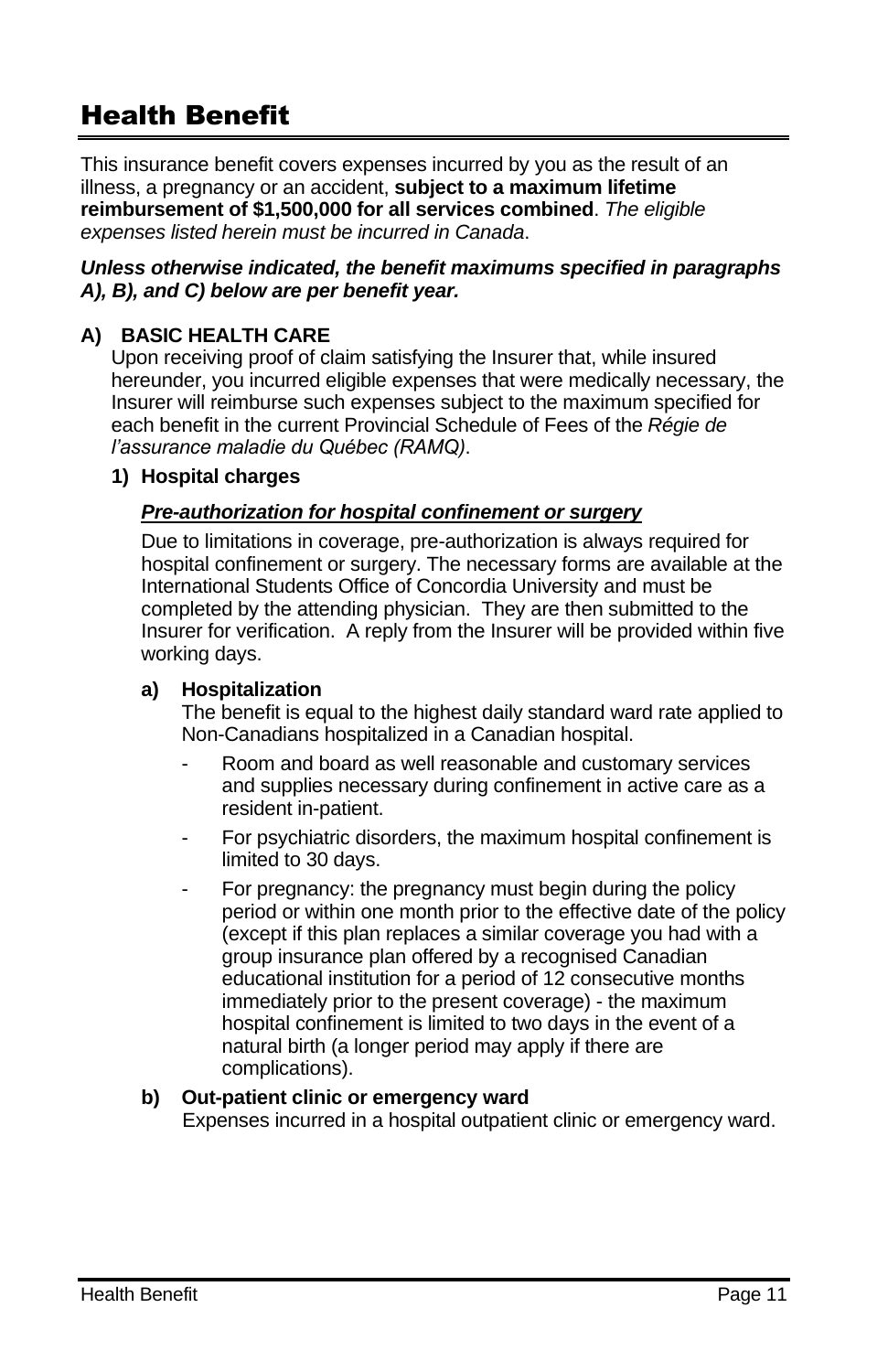# **2) Prescription drugs**

#### *The overall combined maximum for prescription drugs is \$30,000 per benefit year (\$15,000 if related to a pre-existing condition as defined in this booklet).*

i. Expenses for drugs and products payable under the Act respecting prescription Drug insurance (excluding fertility drugs), as they appear on the list provided by the Régie de l'assurance-maladie du Quebec (RAMQ) and dispensed by a pharmacist on a written prescription from a physician, a resident physician, a dentist or other health professional legally authorized to prescribe such drugs. Each prescription may not exceed a 30-day supply and must be purchased in Canada.

Some of the drugs on the RAMQ's list are covered only under certain conditions. They are called exception drugs and are listed in the "Exceptional Medications" section of th[e List of Medications](http://www.ramq.gouv.qc.ca/en/regie/lois/liste_med.shtml) of the RAMQ.

ii. Any drugs that are not on the list provided by the Régie but that do appear on the Insurer's list of drugs, as defined below.

The Insurer's list of drugs consists of usual and reasonable expenses for drugs or products available in Canada and dispensed by a pharmacist (or by a duly authorized physician or dentist in areas where there is no pharmacist) that can only be obtained on a written prescription from a physician, a dentist, a podiatrist or other health professional legally authorized to prescribe such drugs, for use in respect of a pregnancy, an illness or injury. Each prescription may not exceed a 30-day supply. The prescribed drugs and products must be sold in accordance with the Food and Drugs Act of Canada, they must bear a Drug Identification Number (D.I.N.), they must be used in accordance with the official indications for which the drug or product has been authorized and appear on the list of drugs made and updated by the Quebec Association of Pharmacists (A.Q.P.P.).

Also included are:

- injectables and serums prescribed by a physician to treat an illness,
- syringes, needles, alcohol and swabs,
- colostomy supplies,
- surgical dressings,
- *for children under age seventeen (17) only*: routine vaccines listed in the Québec's regular vaccination schedule, provided by the Ministère de la Santé et des Services Sociaux (MSSS), subject to a lifetime maximum of \$1,000 (travel immunizations and vaccines are excluded).
- iii. Substitution Provision

If an Interchangeable Drug has been prescribed, the Insurer will reimburse to the lowest ingredient cost Interchangeable Drug. In the case of biologic drugs, the Insurer reserves the right to reimburse to a less expensive biosimilar drug.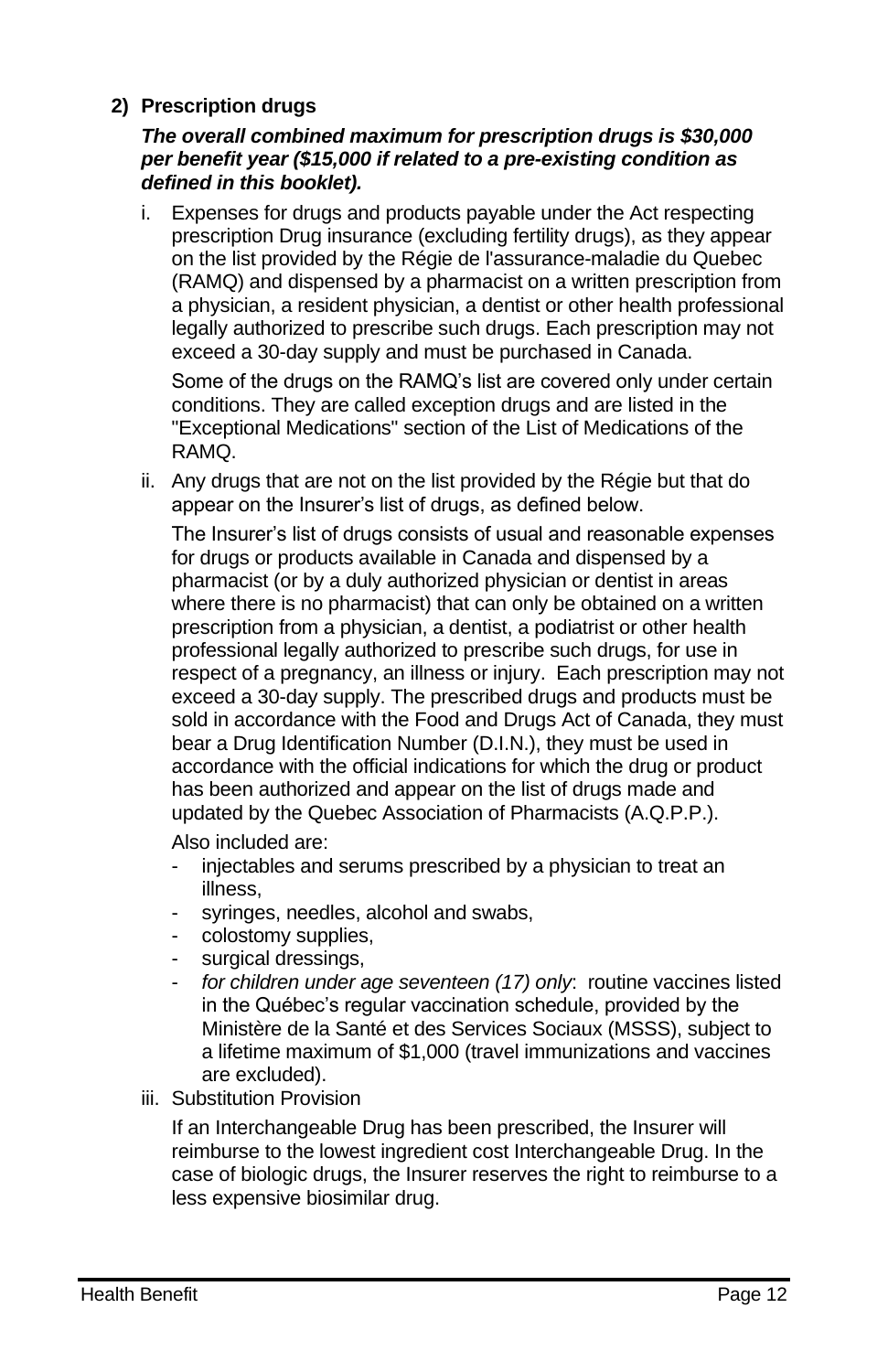Participants may request a higher cost Interchangeable Drug; however, they will be responsible for paying the difference in cost between the Interchangeable Drugs.

Mandatory Generic Substitution:

Regardless of whether the Participant's physician indicates the prescribed Interchangeable Drug cannot be substituted, the Insurer will only reimburse to the lowest ingredient cost Interchangeable Drug.

For Participants with an adverse reaction to the Interchangeable Drug dispensed, the Insurer will consider reimbursement to another Interchangeable Drug on a case by case basis only through the Prior Authorization process.

# **3) Medical evacuation to the country of origin**

Coverage is provided if you are diagnosed as terminally ill, or if the diagnosis indicates that the medical condition will prevent you from attending courses for a long period (e.g. long-term hospitalization). However, medical leave granted by Concordia University does not necessarily justify a medical evacuation to the country of origin. Medical evacuation is subject to approval by your attending physician and the Insurer's medical consultant.

The benefit covers charges for medical evacuation to your country of origin by means of appropriate transportation, subject to a maximum reimbursement of \$15,000.

# **4) Physicians' fees**

Fees for services rendered by a physician, specialist, surgeon, anaesthetist or radiologist, up to three times the amount specified in the current Provincial Schedule of Fees of the Régie de l'assurance maladie du Québec (RAMQ).

Telemedecine, medical visits for contraception purposes as well as periodic check-ups or examinations are included.

# **5) Psychiatrists' fees**

Charges for treatment by a psychiatrist, up to three times the amount specified in the current Provincial Schedule of Fees of the *Régie de l'assurance-maladie du Québec (RAMQ)* and subject to a maximum reimbursement of \$12,500.

# **6) Abortion**

Abortion performed in a hospital by a physician, up to three times the amount specified in the current Provincial Schedule of Fees of the *Régie de l'assurance maladie du Québec (RAMQ)*. If the procedure is performed in an abortion clinic, only reasonable and customary charges will be reimbursed.

# **7) Dental care**

Dental or oral surgery performed in a hospital, when ordered by a physician, subject to a maximum reimbursement of \$250.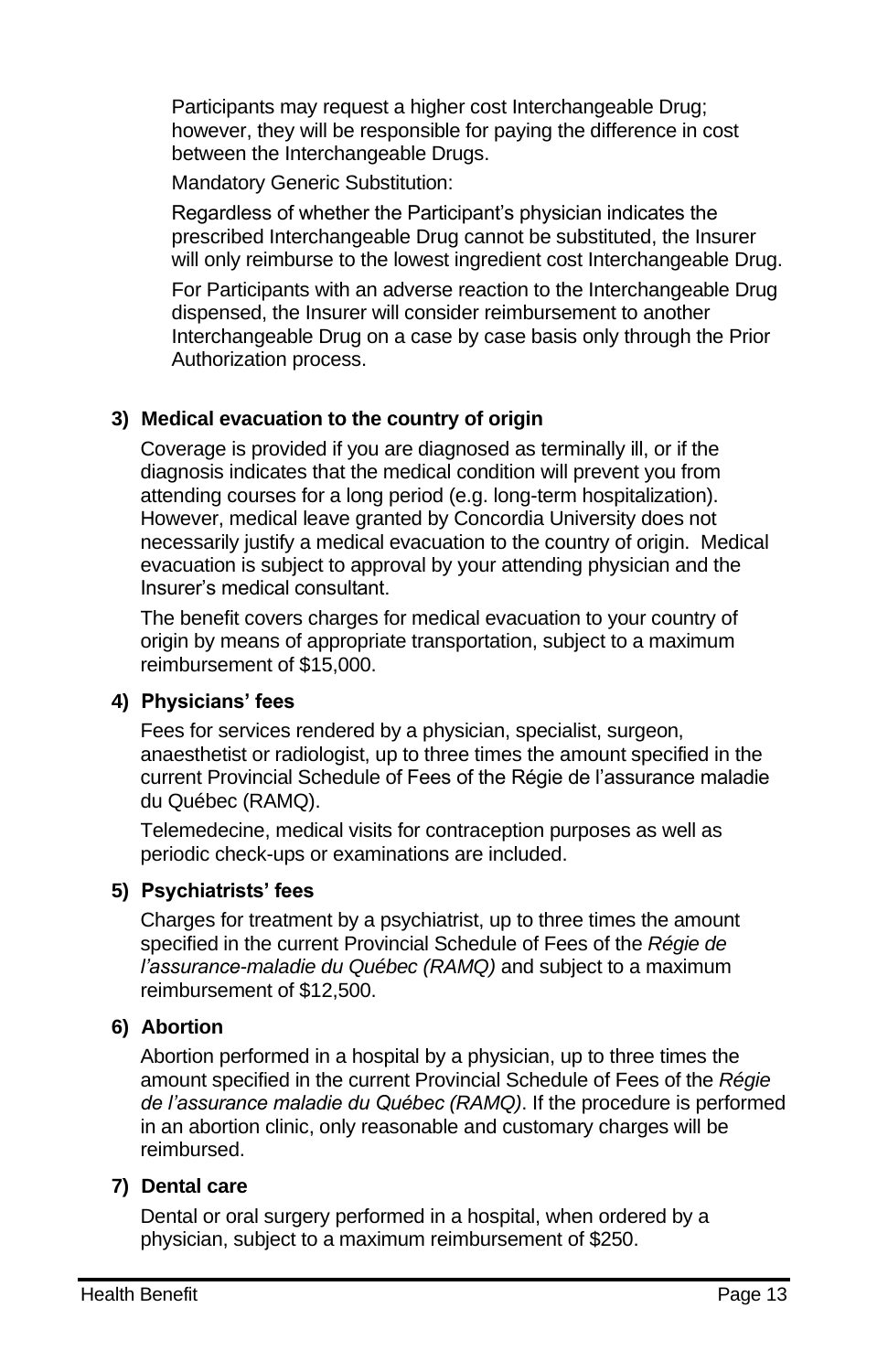#### **8) Mammary prostheses**

Mammary prostheses required following a mastectomy, subject to a maximum reimbursement of \$200 per breast.

#### **9) Repatriation**

The cost of preparing and transporting the deceased Participant to his country of origin for cremation or burial, subject to a maximum reimbursement of \$10,000.

#### **10)Cremation or burial**

The cost for cremation or burial of the deceased Participant's body at the place of death, subject to maximum reimbursement of \$5,000.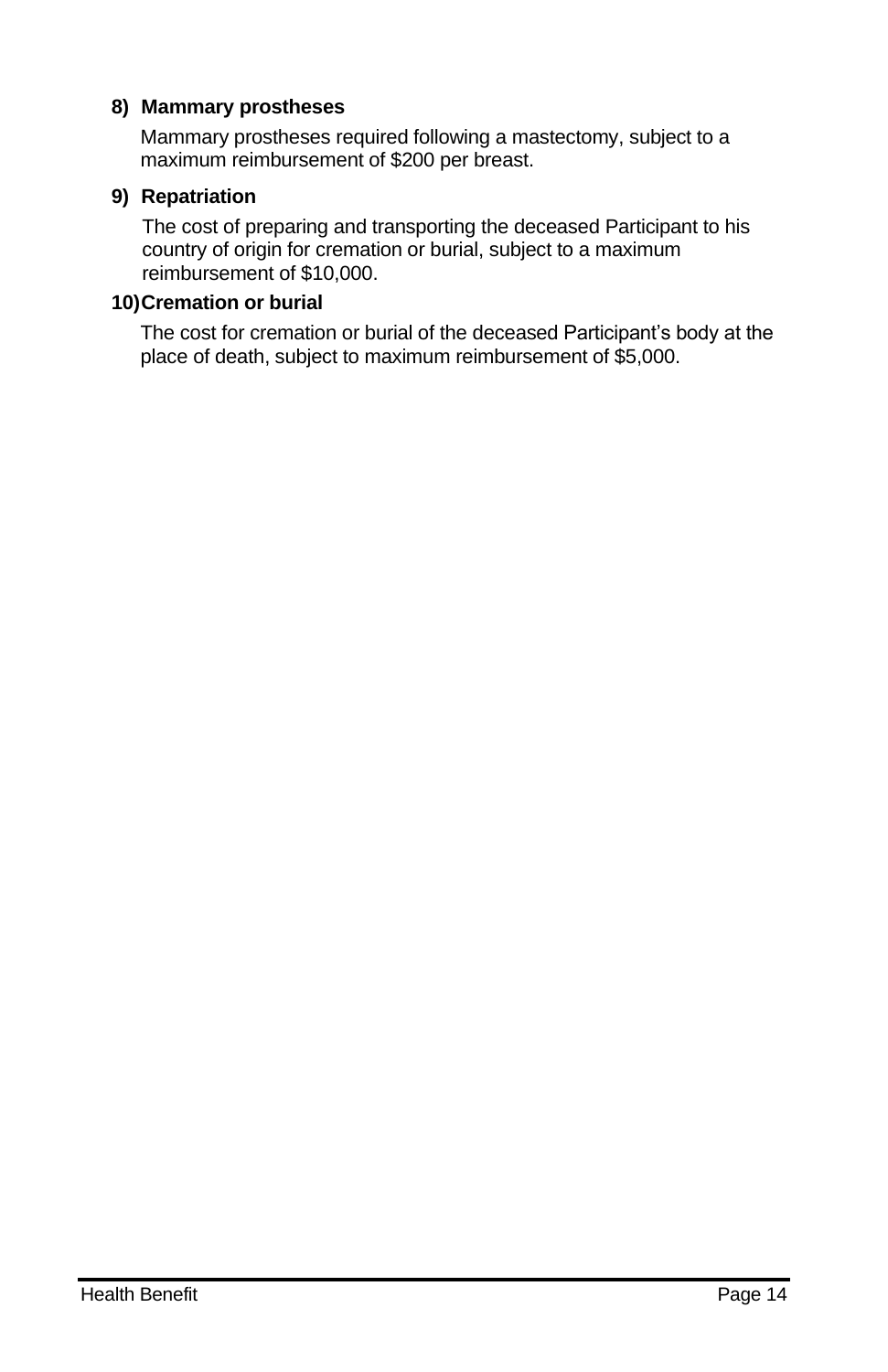#### *All benefits payable under* **B) EXTENDED HEALTH CARE** *and* **C) PARAMEDICAL SERVICES** *are further limited to an overall combined maximum reimbursement of \$10,000 per benefit year.*

# <span id="page-16-0"></span>**B) EXTENDED HEALTH CARE**

Upon receiving proof of claim satisfying the Insurer that, while insured hereunder, you incurred eligible expenses that were medically necessary, the Insurer will reimburse such expenses subject to the maximums specified below for each benefit.

#### **1) Convalescent care facility**

Benefits are payable only when the convalescent care was ordered by a physician, and provided the Participant is admitted within 14 days of his discharge from a hospital where he received active care after the effective date of his insurance, subject to the daily standard ward rate applied to Non-Canadians confined in a Canadian convalescent care facility.

- Room and board as well as reasonable and customary services and supplies necessary during convalescent care after an illness or injury, subject to a maximum of 60 days.
- For psychiatric disorders, the maximum confinement is limited to 30 days.

#### **2) Ambulance service**

When medically necessary, transportation by a licensed ambulance service to and from the nearest hospital able to provide the necessary medical care.

#### **3) Nursing care**

Services of a registered nurse (or registered nursing assistant when a registered nurse is not available), who is not a member of the Participant's family, nor resides with him, provided such services are rendered at the Participant's home or at a CLSC and are not primarily for custodial care, subject to a maximum reimbursement of \$5,000.

#### **4) Diagnostic tests**

The following diagnostic tests, up to three times the amount specified in the current Provincial Schedule of Fees of the Régie de l'assurance maladie du Québec (RAMQ). This limit does not apply to tests performed in a hospital.

- Laboratory analyses (blood, urine).
- X-Rays (including CT scans).
- Ultrasounds (except when medically necessary, ultrasounds that are pregnancy related are covered as of the 18th week of gestation, and limited to two per pregnancy).
- Prenatal screening blood tests for trisomy and nuchal translucency ultrasounds.
- Mammographies and thermographies.
- Magnetic resonance imaging (MRI).
- Electrocardiograms.
- Any other test eligible under RAMQ.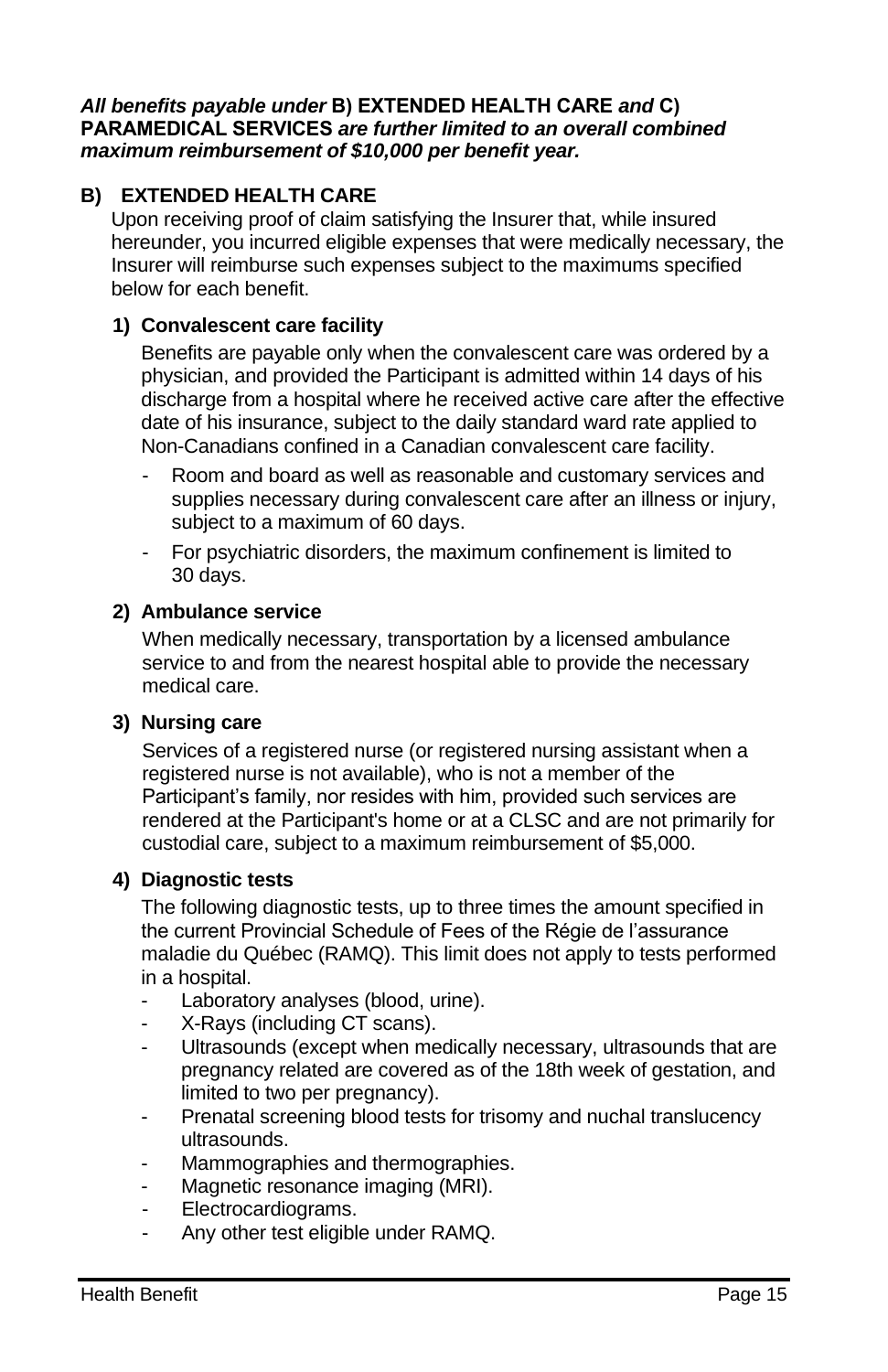#### **5) Eye examination**

Eye examinations by an ophthalmologist or optometrist, subject to a maximum reimbursement of \$35 per period of 24 consecutive months.

#### **6) Hearing aids**

Charges for the purchase, repair and replacement of hearing aids according to the requirements of the Régie de l'assurance maladie du Québec (RAMQ), and up to the amount specified in the current Provincial Schedule of Fees of the Régie de l'assurance maladie du Québec (RAMQ).

#### **7) Intrauterine contraceptive device (IUD)**

Charges for the purchase of an intrauterine contraceptive device (IUD).

#### **8) Accidental dental**

Dental services, including braces and splints to repair damage to natural teeth caused by an accidental blow to the mouth while insured under this benefit, provided services are received within 12 months of the accident and subject to a maximum reimbursement of \$2,000.

#### **9) Medical equipment**

- Rental or purchase (at the Insurer's option), of durable medical equipment required for temporary therapeutic use. Coverage for a wheelchair is limited to the cost of a standard manual wheelchair, except if the Participant's medical condition warrants the use of an electric wheelchair.
- Casts, splints, braces and crutches.
- Purchase and repairs of artificial limbs, eves and larynx, excluding myoelectric appliances.
- Surgical brassieres required following surgery, subject to a maximum of two brassieres.
- Pressure gradient hose.
- Radiotherapy or coagulotherapy.
- Oxygen, plasma and transfusions.
- Orthotics.
- Electronic cardiac pacemaker.

# <span id="page-17-0"></span>**C) PARAMEDICAL SERVICES**

The Insurer will reimburse the following paramedical practitioners, provided they are duly qualified, operating within their recognized field and are members, in good standing, of their professional association:

- athletic therapist, osteopath, physiotherapist, chiropractor, podiatrist, audiologist, dietician and speech therapist, subject to \$50 per visit and one x-ray examination per specialty per benefit year and an overall maximum reimbursement of \$750;
- podiatrist, subject to one visit per day and a maximum reimbursement of \$500;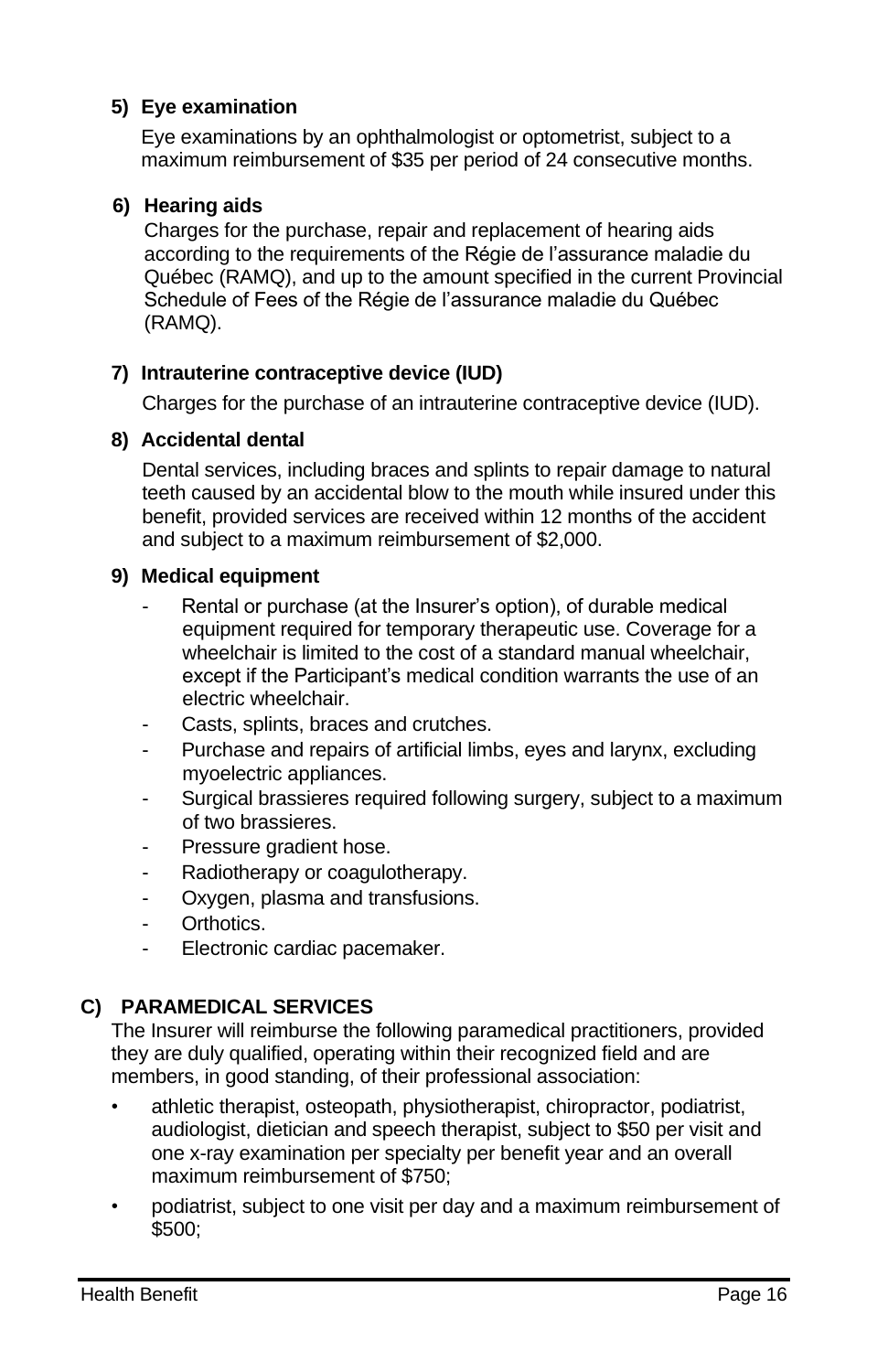- audiologist, subject to one visit per day and a maximum reimbursement of \$500.
- psychologist and psychotherapist, subject to an overall maximum reimbursement of \$500.

#### <span id="page-18-0"></span>**EXCLUSIONS AND LIMITATIONS**

No reimbursement will be made under this benefit for the following expenses.

- a) Medical care to which a Participant is entitled under any federal or provincial government legislation.
- b) Charges eligible under the Health Benefit in excess of the current schedule of fees in the Hospital Insurance Act and the current Provincial Schedule of Fees of the Régie de l'assurance-maladie du Québec (RAMQ), unless otherwise specified.
- c) Expenses incurred during *any hospitalization or for surgery performed in a private clinic relating to a pre-existing condition* as defined in this booklet.
- d) Incurred expenses for the following products or drugs are excluded:
	- products for the care of contact lenses
	- contraceptives (other than oral and IUDs)
	- proteins or dietary supplements, amino acids
	- foods, medications and injections used in weight reducing programs
	- processed food for infants
	- hygiene products, including soaps and emollients
	- softeners and protective substances for the skin
	- smoking cessation aids (except for those that appear on the RAMQ's list of drugs)
	- fertility drugs
	- minerals
	- homeopathic products
	- hair growth stimulants
	- sexual stimulants, as well as drugs used to treat erectile dysfunction
	- anabolic steroids
	- growth hormones
	- drugs administered for experimental purposes
	- immunizations and vaccines (other than those listed as an eligible expense in this Benefit)
	- drugs and drug formats or preparations with no therapeutic indication and intended exclusively to improve the quality of life
	- mouthwashes, syrups and cough drops
	- shampoos, oils, creams\*
	- vitamins and multivitamins
	- prenatal supplements or vitamins\*
		- these elements are covered when requiring a physician's prescription, as specified by Canada Health and Social Services
- e) Expenses incurred in connection with rest cures, travel for health reason or pregnancy tests (other than those performed at the physician's office).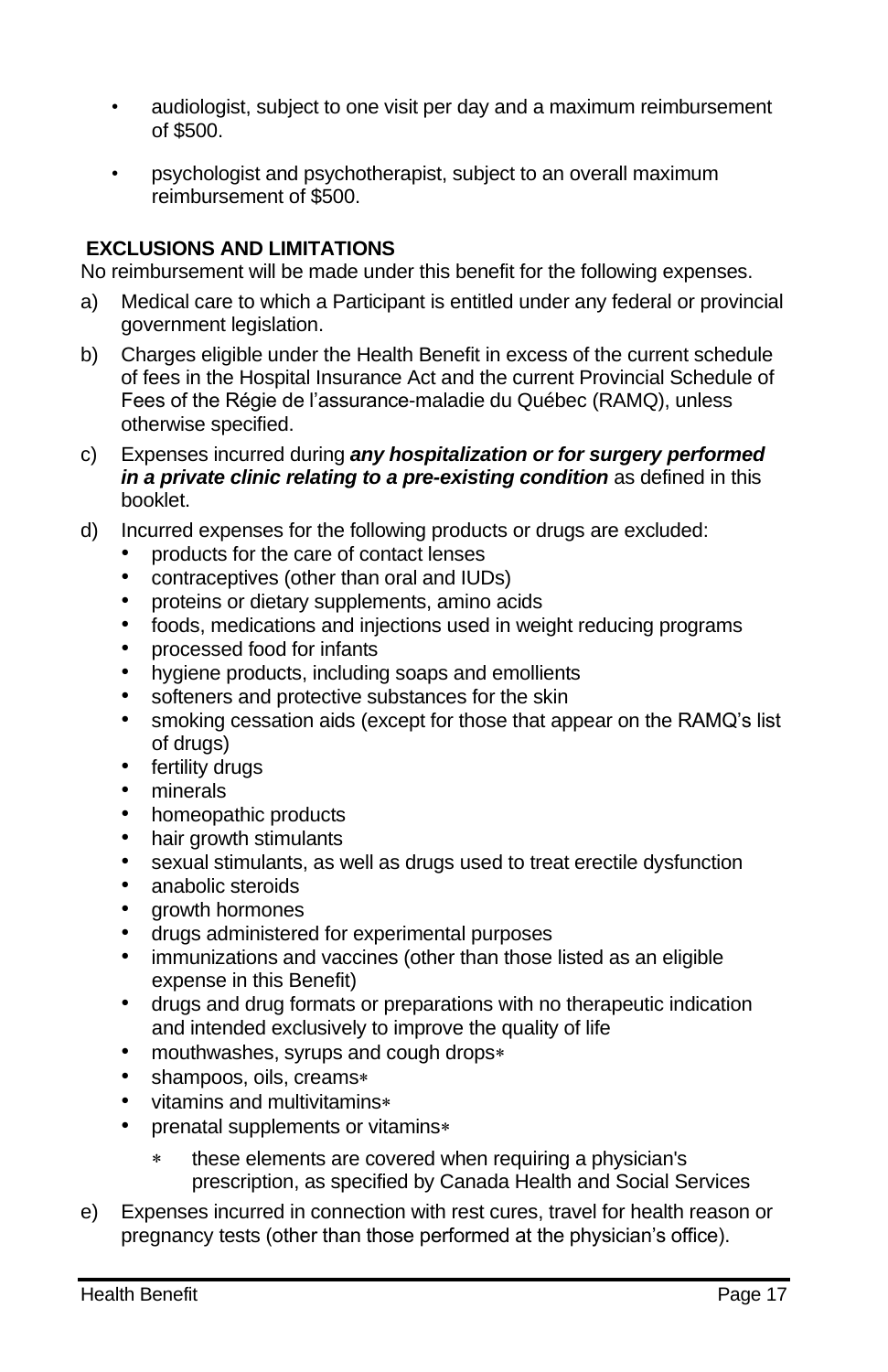- f) Telephone consultations made by a physician with respect to the Participant's illness or injury.
- g) Charges incurred while not under active treatment by a physician or surgeon.
- h) Services or supplies for which no charge would have been made in the absence of this coverage.
- i) Services or supplies for which the Participant is not required to make payment, or where payment is received as a result of legal action or settlement.
- j) Services, treatment or supplies which are experimental in nature.
- k) Cosmetic or dental surgery, unless medically necessary following an accident which occurred while the Participant was insured hereunder.
- l) Expenses incurred outside Canada.
- m) Organ transplant unless it is solely due to an accident, a virus or a fulminant disease while the Participant is insured hereunder.
- n) Services or supplies to the extent that their costs exceed the reasonable and usual rates in the locality where the services or supplies are provided.
- o) Services or supplies that are not usually provided to treat an illness, including experimental treatments.
- p) All charges, services, articles or supplies which are not listed as eligible expenses in this benefit.
- q) Eligible charges resulting directly or indirectly from:
	- Injury sustained during the Participant's active participation in a civil commotion, riot or insurrection or injury sustained during war or resulting from the hostile actions of any armed forces.
	- Commission or attempt to commit a criminal act, directly or indirectly, under any legislation (for the purpose of this Health Benefit, operating a motor vehicle with a blood alcohol content over the permissible level stipulated in the Criminal Code is not considered a criminal offence).
- r) Charges for room and board as well as for services and supplies necessary for rehabilitation after an illness or injury.

#### <span id="page-19-0"></span>**EXTENSION OF BENEFITS**

If the Participant is disabled when his insurance terminates, benefits are extended for expenses resulting from the illness or injury which caused the total disability, if the expenses are incurred:

- during the uninterrupted period of total disability, up to 14 days following his discharge from the hospital;
- 90 days after the student's insurance terminates;
- while this provision is in force.

For the purpose of this provision, *you are totally disabled* if prevented by illness or injury from performing usual and customary duties as a student, and your *dependant is totally disabled* if prevented by illness or injury from performing the normal duties of a person in good health of like age and sex.